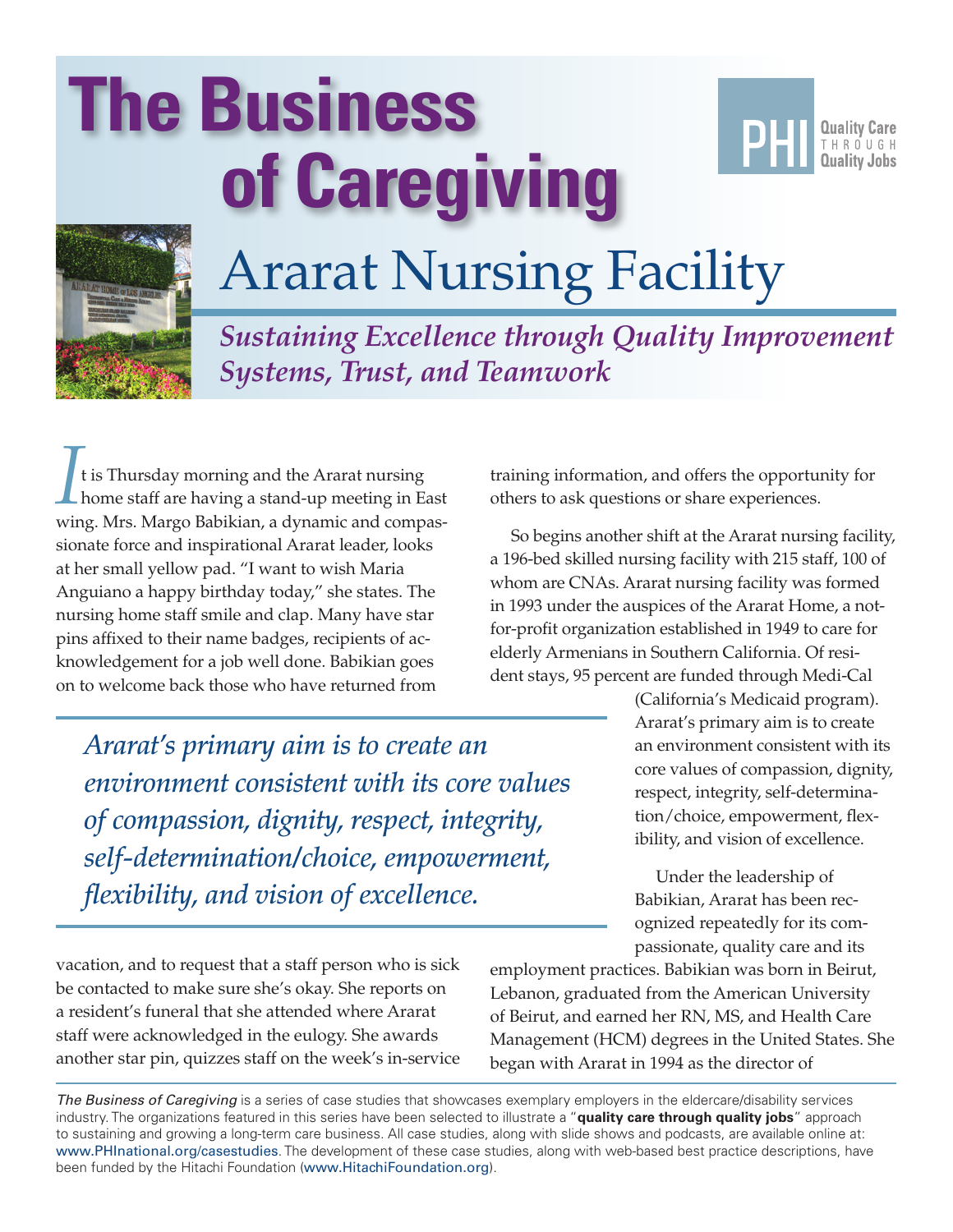nursing, having served in managerial positions in several acute care hospitals in the area. After ten years, she became the executive director. Mentor and teacher are words that Ararat staff use to describe Babikian. She commands the utmost respect and admiration from those who work with her.

## **An environment of support, trust, and respect**

Underlying much of what Babikian has created is a respectful environment of positive support and trust. She explains, "I believe that behavior is so very, very important. I believe it is contagious. If we surround ourselves with positive people—and that's what I have done—life gets easier." Babikian models this philosophy. She exudes positive energy. She nurtures an environment of open communications, creating a cohesive organizational culture.

their trust and respect. If there is trust and respect, it is easy to accomplish." When she began as Director of Nursing, she told the staff: "Folks, you don't know me, I don't know you. I am here to make sure that residents get good care. If you take good care of them, I'll take good care of you. And then I started sharing my values with them."

There are 13 different ethnic groups working sideby-side at Ararat, though many of the workers, like the residents, come from Armenian backgrounds. "We are one team, we are very cohesive," says Babikian. "We disagree with each other, but we do it with utmost respect and dignity. There is no bickering. If there is, they speak about it, we resolve it and life goes on."

How do staff learn these communication and problem-solving skills? "Always role modeling," says Babikian. "If they do something wrong, there is no reprimand, we just sit down together. Life was not like this in the beginning when I started. It was

#### **Ararat Nursing Resident-Centered Care Management Philosophy**

*As leaders, we will be change agents at Ararat Nursing and will practice the fundamental values of employee empowerment, open communication, innovative interventions, compassion, and collaboration with all disciplines.*

*We will function in a learning organization characterized by flexibility and adaptive to changes benefitting our residents. In this open environment, information will be transformed into residentcentered standards of practice.*

*We will be excellence driven, fair and respectful. Elder talk [talking down to elders or in an infantile, cloying voice] in all its forms will be discouraged. Our decisions will be based on principles and core values. We will promote cohesive teams, accountability and positive relationships among residents, families and staff. We will create an environment where "Being at Home" will be characterized by privacy, autonomy, respect, affection, security, dignity, commonality and significance.*

How has she achieved this? "Inch by inch, day by day," she says. "Primarily, though, it is winning tough. There were lots of fights. They didn't know how to resolve conflicts." Now Ararat conducts conflict resolution training upon orientation and during annual inservice training. The leaders that Babikian has cultivated continuously model positive behaviors.

Susan Yeranian, director of clinical services, began her career at Ararat as a nursing assistant. "Speaking of the leadership," Yeranian states, "Mrs. Babikian has never been a boss to me. From day number one. Her leadership style is coaching and mentoring." She goes on to describe the approach: "We like people to grow we don't like people to fail. Because their failure is our failure. We never hurt people, we never

put them down, but opposite—we work on bringing out the best in people, finding their strengths, be-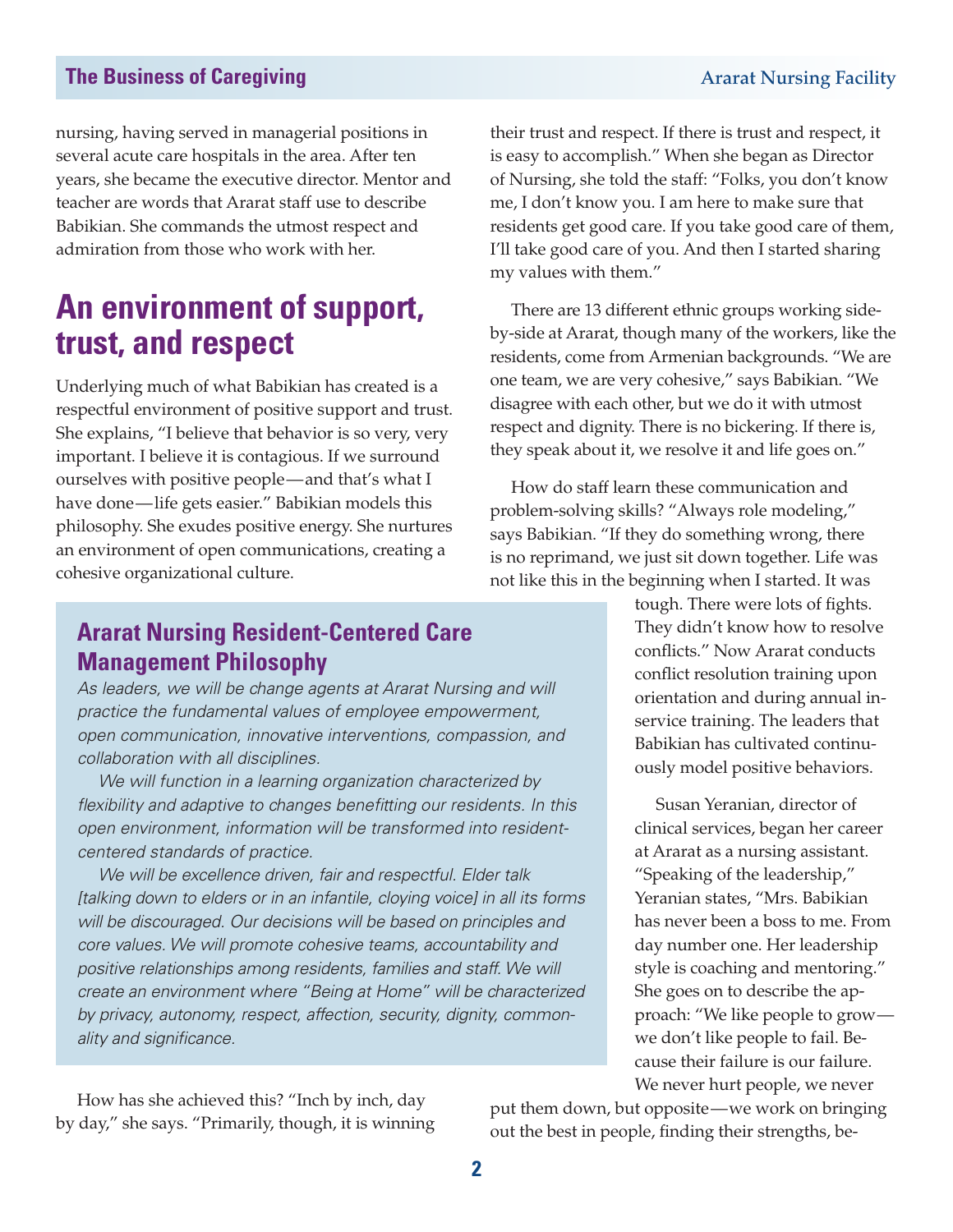cause everybody has weaknesses and strengths. So we are trying to find the strengths, pull out the strengths, and utilize the strength for the benefit of the resident and the facility."

An example of the respect and trust engendered at Ararat is how sick days and call outs are handled. "When [staff] call in and say 'I cannot make it,'" Babikian relates, "we never question them. We trust them." If a person calls in sick, Ararat might offer to arrange to have someone pick up their children from school, or ask if there is any other way that Ararat staff can help. "So those are the type of things we do rather than saying, 'Are you sure? Can you please come?' None of that. They don't abuse it," says Babikian.

Janet Torosian, charge nurse, confirms, "If we have a difficulty in our family, someone is sick and we have to take care of him—just one call—one call is enough for them

to support us, to be with the family member." And co-workers emulate this supportiveness by shifting schedules and assignments to accommodate the need.

### **"It's all about systems"**

A critical element of Ararat's success is the establishment of systems—for quality improvement, communications, and service delivery. When Babikian first arrived at Ararat, there were no systems in place. She created them. The Performance Improvement/Quality Improvement (PIQI) program is a case in point. The PIQI program includes the continuous monitoring of a large range of services and issues, such as nursing, therapeutic activities, food and nutritional services, so-

#### **Ararat's PIQI program attacks the problem of polypharmacy**

Polypharmacy is the use of more than five medications. A 2008 study published in the Journal of the American Medical Associa-



tion showed that elders in the United States often use multiple medications together, including prescription, nonprescription, and herbal or dietary supplements. One out of every 25 of these individuals is at risk for a major drug interaction.

Residents often arrive at Ararat with literally bags full of medicines, both prescription and over-the-counter. Of residents entering Ararat, 58 percent were using nine or more medications, and Ararat's PIQI committee was determined to reduce this number and eliminate unnecessary medicine. "We monitored behaviors, we monitored the effectiveness of the medications," says Babikian. "Inch by inch, unnecessary meds were discontinued by the physicians based upon our observations and evaluations. Everyone was involved. Behavioral interventions were implemented instead of medications—therapeutic activities, therapeutic interventions. It took months and months." Today, according to Babikian, the rate of residents using five or more medications is 40.6 percent. The national average, Babikian notes, is close to 75 percent.

> cial services, medical records, pharmaceutical services, staff education, grievances, state survey results, state and federal regulatory standards, and CMS quality measures. A cross-functional/cross-departmental PIQI committee meets quarterly to review data, assist with the development of PIQI activities, and make recommendations for action plans. Its 20 members include representatives from all departments/services within the organization.

#### **Performance Improvement/ Quality Improvement Program**

The PIQI program is a system that sets up clear expectations and provides reliable follow-through for solving problems, thus improving the quality of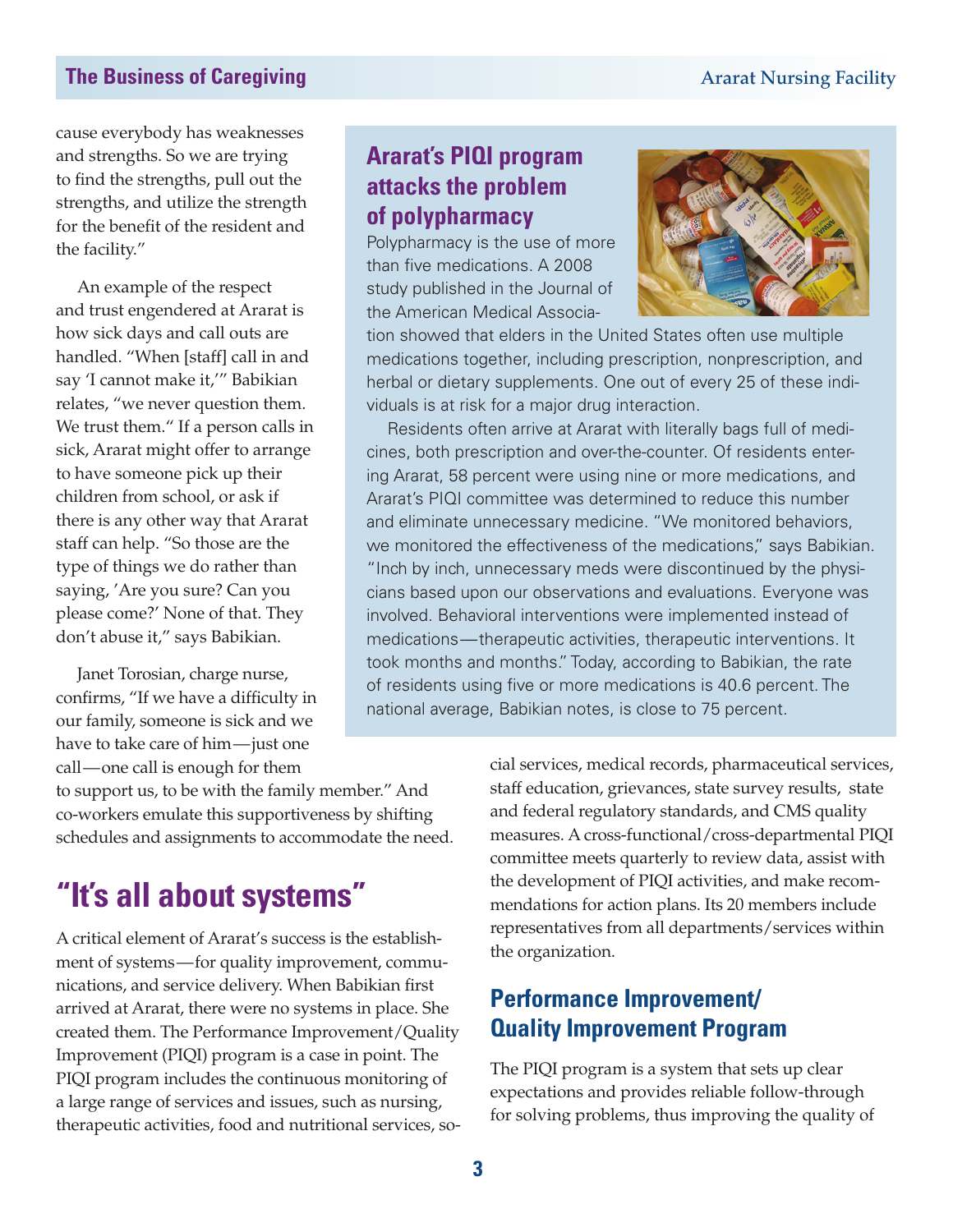

resident care. It encourages and empowers all staff to consider and address the performance and quality of Ararat's systems and processes.

*"Every issue, every problem or concern they all know, I have taught them—is either a knowledge deficit, system design issue, or behavioral issue."*

*– Margo Babikian*

**Resident-Centered Care Teams**

Ararat has established resident-centered care (RCC) teams that provide care to a consistent group of residents. Two RCC teams address the care of two units—East and West. These larger teams each have three smaller, self-directed resident care teams (one for each shift with 7-11 members)—for a total of six teams. The self-directed teams include a CNA team leader, CNAs, laundry team leader, environmental services team leader, food and nutrition team leader, and some shifts have social services and therapeutic activities representatives. These smaller teams are empowered to handle operational issues that arise, with

> the authority to do their own problem solving. For example, if there is an absence, the team will work together to come up with a solution as to how to manage staffing for the day. Care decisions are also made at the team level: "I say, 'Okay, you are closer to the resident, you are going to make that decision.' They are responsible of course, accountable for the decisions that they make, but CNAs make a lot of decisions—

more than I do," explains Babikian.

RCC managers and team leaders complete monthly status reports that are submitted to the executive director. Reports include observations regarding residents, family members, and team members. They



 As an example, employees (and residents and family members) can find PIQI forms throughout the facility. They are encouraged to use the forms to identify specific service problems and recommendations for corrective action. The person completing the form indicates whether the problem, issue or concern is a result of knowledge deficit, system design issues, or behavioral issues. "Every issue, every problem or concern —they all know, I have taught them — is one of these three. If it is a knowledge deficit, we will teach them; if it is a lack of system design, we will write a procedure, we will design a system, we will give a policy in their hands; if it is behavioral we will talk with that person. We have found out more than 85 percent of the time it is the system that is the problem," explains Mrs. Babikian. All staff are oriented to this approach of problem analysis, and PIQI forms are reviewed in the quarterly PIQI committee meetings.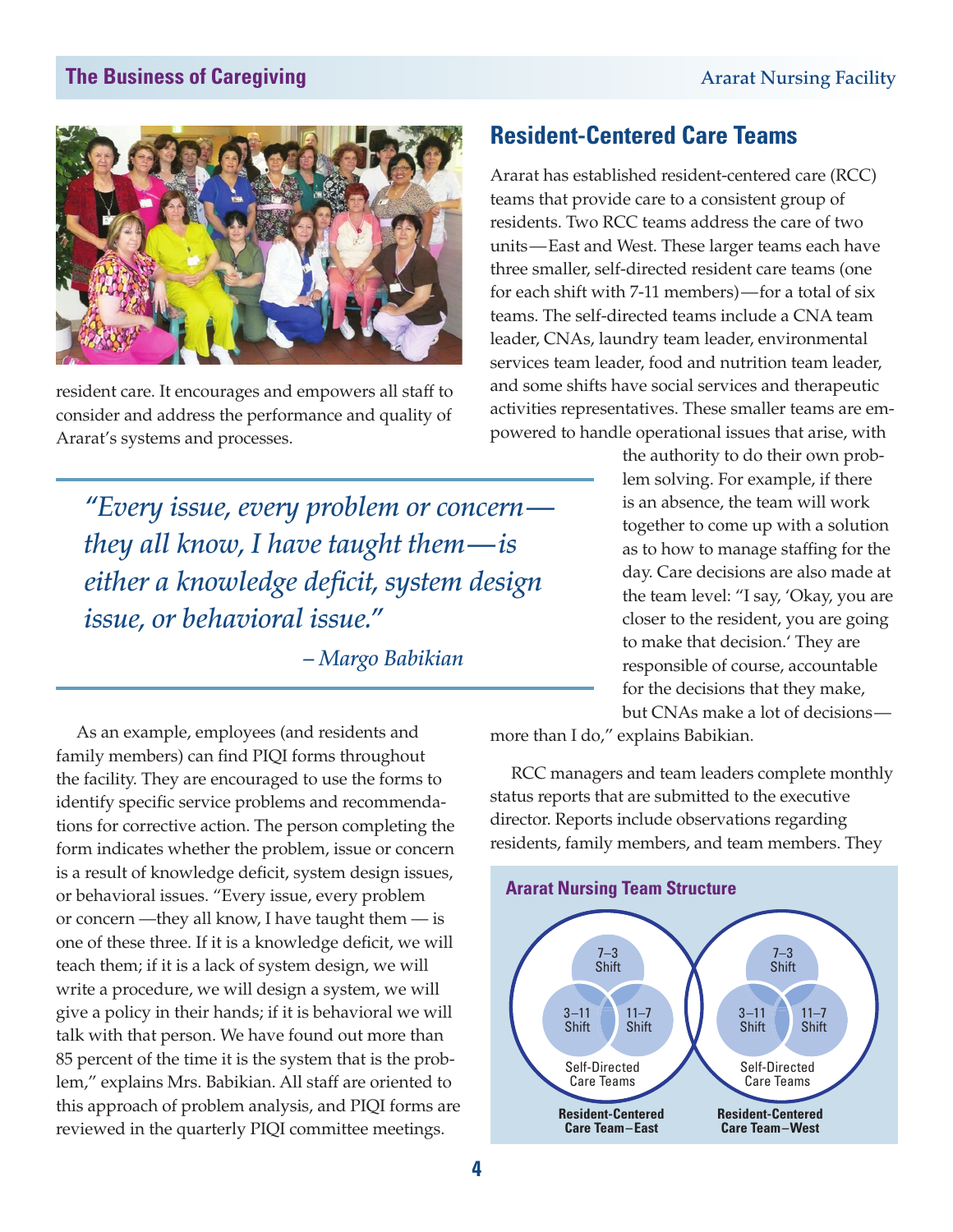are a mechanism for communicating staff accomplishments and any PIQI suggestions. They also ask the employee to reflect on his or her own stress level, leadership practices, and professional growth, constantly reinforcing the message that quality of the job for staff supports quality of life and quality of care for residents.

#### **Multi-Disciplinary Care Conference Meetings**

Another critical system that promotes quality of care, positive relationships with family and residents, and staff empowerment are the multi-disciplinary care conference meetings. These are held twice a week, with each resident covered

on a quarterly basis. The meetings are facilitated by the executive director and attended by the resident and family (if they choose to attend), the director of clinical services, the primary CNA assigned to the resident, the primary nurse, the restorative nurse aide, the primary therapeutic activities representative, the MDS nurse<sup>1</sup>, and representatives from nutritional and social services. Residents and family are welcomed with warm handshakes and thanks for their presence. Each attendee, including CNAs, then reports on the resident's care, physical therapy, dietary intake, emotional state, psychosocial needs, participation in activities, and changes in status. Residents and family are invited to discuss any concerns they may have.

After a recent meeting, Ararat staff were seen weeping—the resident had come from a highly abusive home situation and their compassion for her was heart-felt as they reported the near catatonic state she was in upon arrival and the progress she has made under the care and guidance of Ararat staff.

#### **Sample Flip Chart from In-Service Training Room**

#### **Communicate with Tact and Professionalism**

Build and maintain positive relationships with all. Don't forget the infectious synergy of positive behavior.

- **1.** Be an exceptional listener.
- **2.** Use non-verbal (body language) in a gracious manner.
- **3.** Maintain emotional control (DO NOT LOSE YOUR TEMPER).
- **4.** Stay focused. Concentrate on the issue.
- **5.** Use basic, fundamental etiquette (I'm sorry, thank you, forgive me, etc.)
- **6.** Demonstrate empathy (put yourself in … shoes).
- **7.** Frame your message in the positive.
- **8.** Don't burn your bridges. You may need to cross over some day.

#### **Performance Evaluation**

Finally, systems include a 360-degree performance evaluation process. Every Ararat employee evaluates Babikian annually (anonymously), and the results go to the board of directors. CNAs evaluate their charge nurse, with results going to their supervisor, the director of clinical services. They also evaluate the director of clinical services (anonymously). In this way, systems of accountability are embedded in the review process.

## **Commitment to Quality Jobs and Quality Care**

#### **Career Ladders**

Ararat nursing has a five-tier career ladder for CNAs with a 50 cent hourly wage increase for each level (see box on page 6). "There was no career ladder here. How do we motivate people if there is no career ladder?" asks Babikian. "Doing the same thing over

<sup>&</sup>lt;sup>1</sup> An MDS nurse is the nurse who schedules and completes the Resident Assessment Instrument for each resident on a quarterly basis that informs a resident's care plan.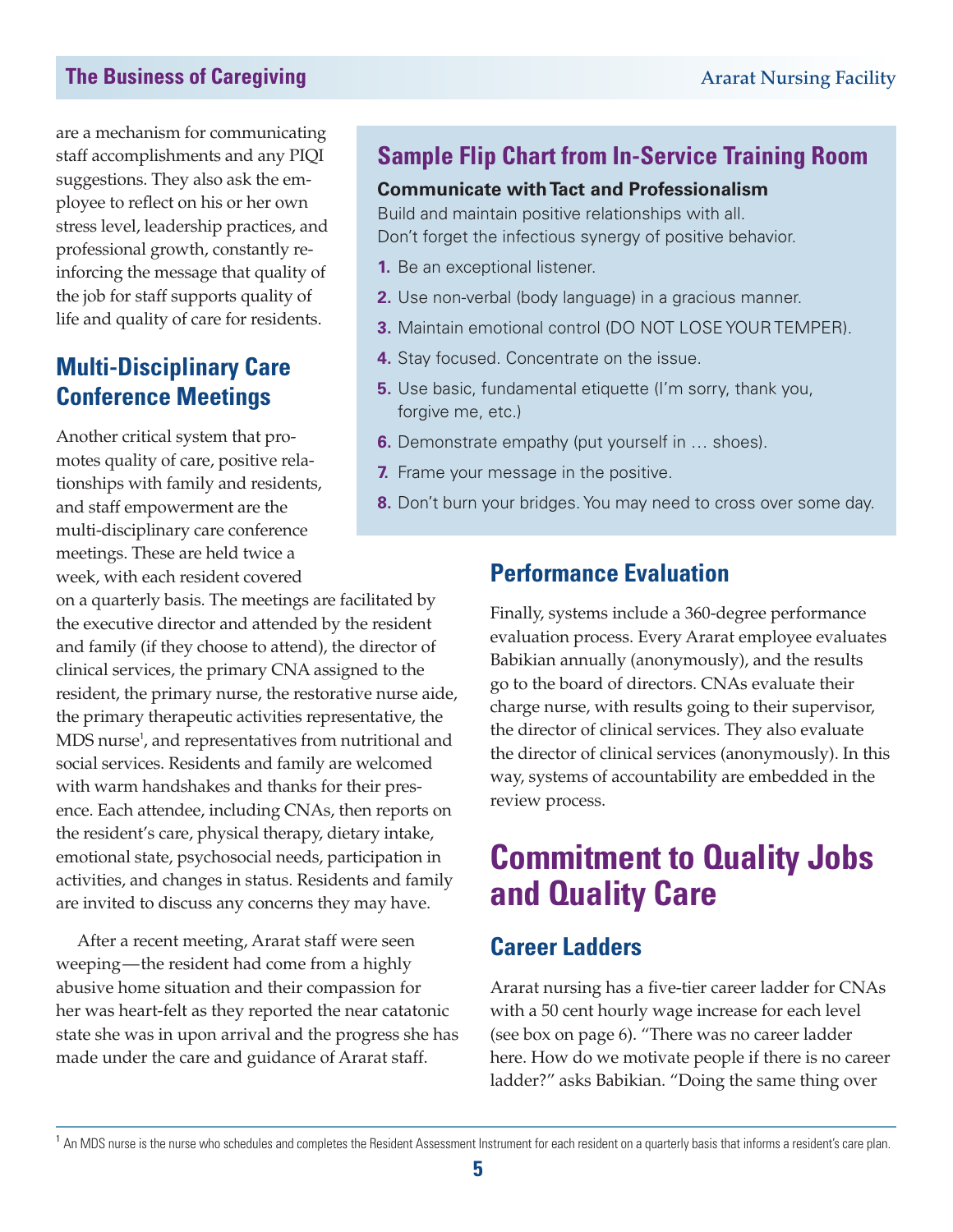#### **CNA Career Ladder**

**Level 1** – Novice

- **Level 2** CNA 1 (1 to 2 years of experience)
- **Level 3** Team leader/alternate team leader (responsible for leading a team of 6–7 CNAs, problem-solving, assignments)
- **Level 4** Staff coordinator (one staff member who pulls together all the schedules developed by individual teams)
- **Level 5** Senior team leader (one staff member who works out of executive director's office; liaison between administration and units; distributes memos, handles paperwork, helps with CNA duties where needed)

of many of these opportunities at Ararat. "I'm a great example of career ladder at this facility," says Yeranian. "The year was 1994. I read the advertisement in Armenian newspaper that a newly opened Armenian nursing home needs Armenian-speaking caregivers. So I applied for a job and was hired as a nursing assistant. The facility sent me to American Red Cross to acquire my CNA certificate. I got my certificate and worked as a CNA for two years. While I was a CNA, I was recog-

and over and over again—so what's next? Career ladder tells them you can grow in this place. If you have the ambition, if you want to grow, yes, there is an opportunity for you."

Babikian notes that the career ladder is not only for the nursing department but for all other services. With grant funding, Ararat has supported employees from laundry, environmental services, and food and nutritional services to pursue their CNA training, amounting to nearly \$1,000 per employee. In recent years, around 30 employees have taken advantage of this support (see "From Mop to Resident Care" at right).

Committed staff have the opportunity to move beyond the five CNA tiers as well. For example, licensed vocational nurses (LVNs—equivalent to LPNs in other states) begin at LVN 1, then can move to charge nurse, Rx nurse, resident care planner, and then in-service educator.

Susan Yeranian, current director of clinical services, has taken advantage

#### **From Mop to Resident Care–What a Difference!**

In 1999 Marina Martirosian, who had immigrated to the U.S. from Georgia in 1995, heard about Ararat from a friend. At that time, she was unhappily employed in a sewing company, and she eagerly joined Ararat in the environmental services department as a housekeeper. She only spoke Georgian and Russian, though she was Armenian (she



learned to speak Armenian and English at Ararat). Martirosian recalls the day, eight months into her employment, that Susan Yeranian, director of clinical services, approached her and "she tells me—get rid of this mop and go to (CNA) school." Although Martirosian was frightened of failure, particularly given her lack of English language skills, she was encouraged by both Yeranian and Babikian. "They do a very big favor for me. …Mrs. Babikian says, 'Marina go, I pay for your school'. And I very appreciate that and they trust me and I try."

After successfully completing her CNA training, she began work as a CNA at Ararat. "First of course I am scared, I can't do that. [First] I have contact with mop, and after with patient—it's big difference! But thank God I have very good charge nurse that time and they trust me." Now, Yeranian notes, Martirosian is "one of the best. She is an alternate team leader. She's an expert now. And if we have a new CNA, Marina will be the one who will orient the new CNA. …She's very involved in doing orientations."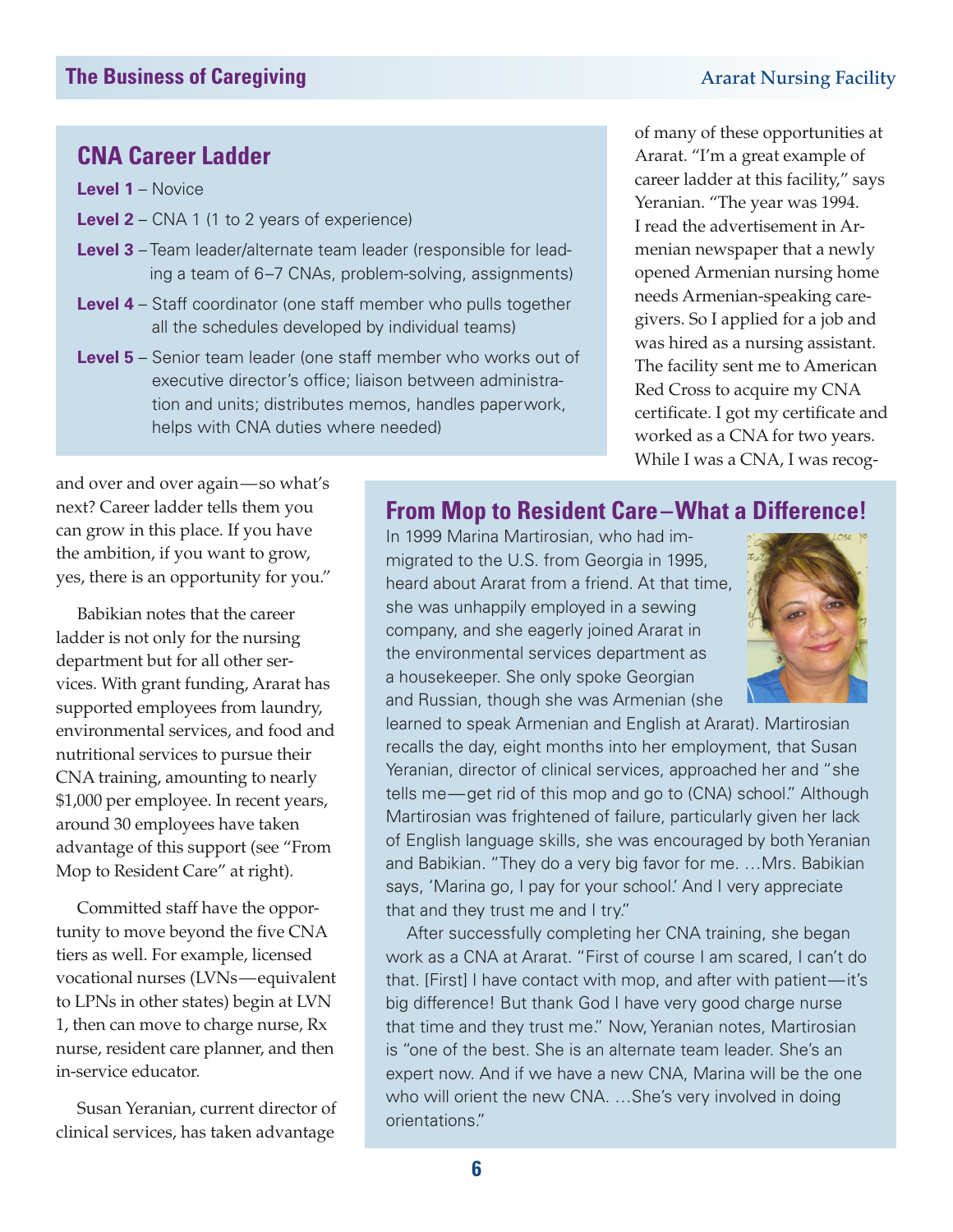nized by Mrs. Babikian and promoted to team leader position."

After two years, Yeranian was promoted to a senior team leader position. Rather than having resident assignments, she worked in the nursing administration office. Then in 1998, she decided to go to nursing school and get her license as a vocational nurse (LVN).

Yeranian continues her story: "I came back to the facility and started my career as a charge nurse—floating charge nurse—I had all four units. Within 4 or 5 years, I took additional courses and eventually acquired my RN license, worked as a charge nurse and in a short period of time I was promoted to in-service educator. After a while, the position changed and I was promoted to director of professional education—and I was responsible for the education of the

#### **Excerpts from Margo Babikian's "Love" Letters to Staff**

"Thank you for your passionate commitment to higher standards of care towards our frail elderly residents. Without your unwavering dedicated service and professional vitality, this recognition [Best Practices Award] could not have been achieved."

"You, as a team, have always had my utmost support to reject our greatest enemies: mediocrity, complacency and apathy. Let us continue the desire for superior quality for everything that bears the name Ararat Nursing. I will always salute you!"

"Just a kind reminder. Bring out the best in your team-mates. Be generous with praise and acknowledgement; continue to witness the joyful aspects of aging at Ararat. Continue to build and maintain positive relationships of trust. Don't forget, none of us can achieve alone."

"Dream big dreams for Ararat Nursing - not the encores of yesterday, but the fresh dreams of today."

"Some passionate reminders. Take good care of your physical health. Do not borrow problems. Focus on what is best in others. Please do not forget to laugh and laugh heartily at yourself."

entire facility. And for the last three years my position changed to the director of clinical services."

#### **Recognition**

Ararat has established many systems to recognize the accomplishments and contributions of staff, including monthly management reports to the executive director on positive performance of particular staff; letters to staff from the executive director; "pins of excellence" awarded at daily stand-up meetings, held during each shift; a "wall of fame" with plaques honoring employees of the month; and ongoing acknowledgements of birthdays, weddings, anniversaries, and other significant events for staff and their families.

The language used at Ararat reflects the value, recognition, and respect for the important contributions all make. Rather than CNA standing for

Certified Nurses Aide, at Ararat CNA signifies "Champion of Noble Advocacy." Environmental services and food and nutritional services take the place of housekeeping and kitchen.

#### **Teamwork**

Ararat develops leadership throughout its organization, and promotes teamwork at every turn. There are team leaders for CNAs, laundry, environmental services, food and nutrition services, therapeutic activities, social services, and business services. There is cross training, so that there are CNAs in other departments who can help with residents. The top leadership also models this approach, contributing to care when needed.

"No one will be left alone with a challenging assignment, with a challenging resident," says Yeranian. "We always pitch in to help each other. And there is no such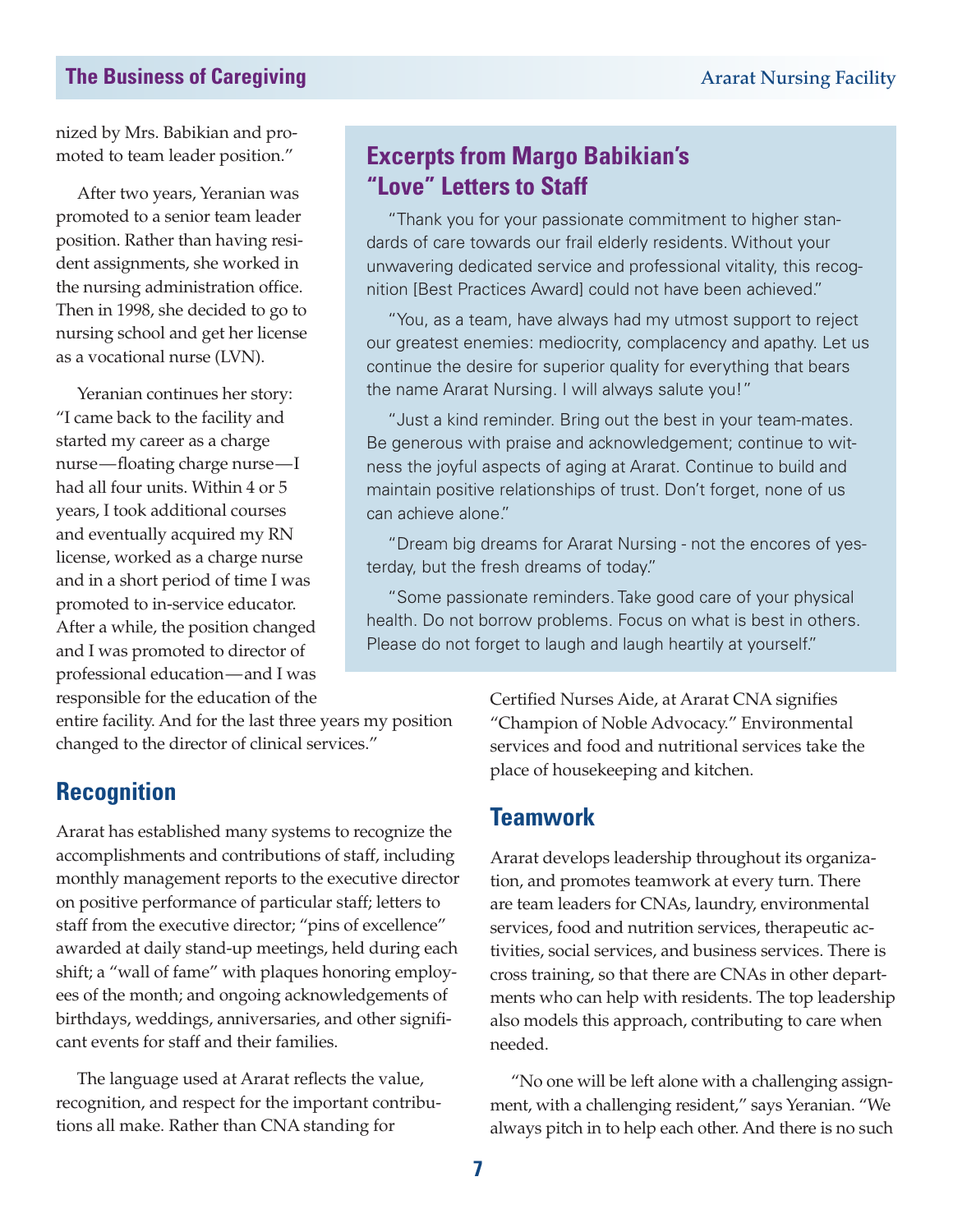

thing, 'I am the director of clinical services, I am the administrator, I am the in-services educator and this is not my job'—no. I see a CNA next to the resident's door and looking for someone to help her with lifting. I go inside and I say, 'Let's lift her.' She says 'No, I will find a CNA.' I say, 'No, there is no difference, I am a nurse, I'm strong enough, let's lift her.' Nowhere else can you see that—office personnel or an administrator doing a CNA job. But we do that here."

the quality of life (see box below).

An example of the attention to a resident's quality of life, while at the same time ensuring ultimate safety, is the way in which an agitated resident is handled. Babikian notes:

*The restraint issue was a great, great challenge when I first started here. [There were] dozens and dozens of different kinds of physical restraints. … Every morning I would come and I would see residents tied to the bed. With good intentions—they did not want them to fall down. I just couldn't stand it, I think this is very cruel.*

As an alternative, Ararat developed a means of assessing and addressing the needs of an agitated resident: Is the resident in pain? Is the resident hungry? Tired? Bored? Frustrated? Lonely? Uncomfortable? In need of going to the bathroom? In need of therapeutic touch? Staff are trained to make such assessments and to come up with solutions that maintain a resident's safety while at the same time allowing him or her

Babikian confirms: "It is not an ivory tower type

of leadership. It doesn't work. I am hardly in my office. I'm always with them… We're going to do it together. I pick up residents, I walk with them, I turn their position, I feed them. Not every day, but I feed them. So we come back to the role modeling. Every one—every single one—key people are role modeling."

#### **Devotion to the Highest Quality of Care**

It is Ararat's devotion to the highest quality of care and to the highest quality of life for the residents that motivates many of the Ararat staff. Staff speak of the importance of cultivating direct relationships with residents, and are proud of the many programs, services, and approaches that they have developed to enhance

#### **A Selection of Ararat Programs and Services for Residents**

- Pain management—an award-winning system
- Flexible sleep hours, natural sleep remedies
- "I care" plans—residents express their preferences in these plans (sleep, food, activities, etc)
- Happy hands, happy feet—daily group movement activities
- Resident adoption—every employee adopts one resident per year, learns about him or her, and produces a photo album or other piece to share with the resident that describes the resident's life
- Doll therapy—residents with dementia have their own dolls to care for; other residents can enjoy the Victorian doll collection
- Behavioral management of residents with behavioral disorders associated with dementia—an award-winning practice
- Therapeutic pets/animal companionship
- Intergenerational programs
- Resident Council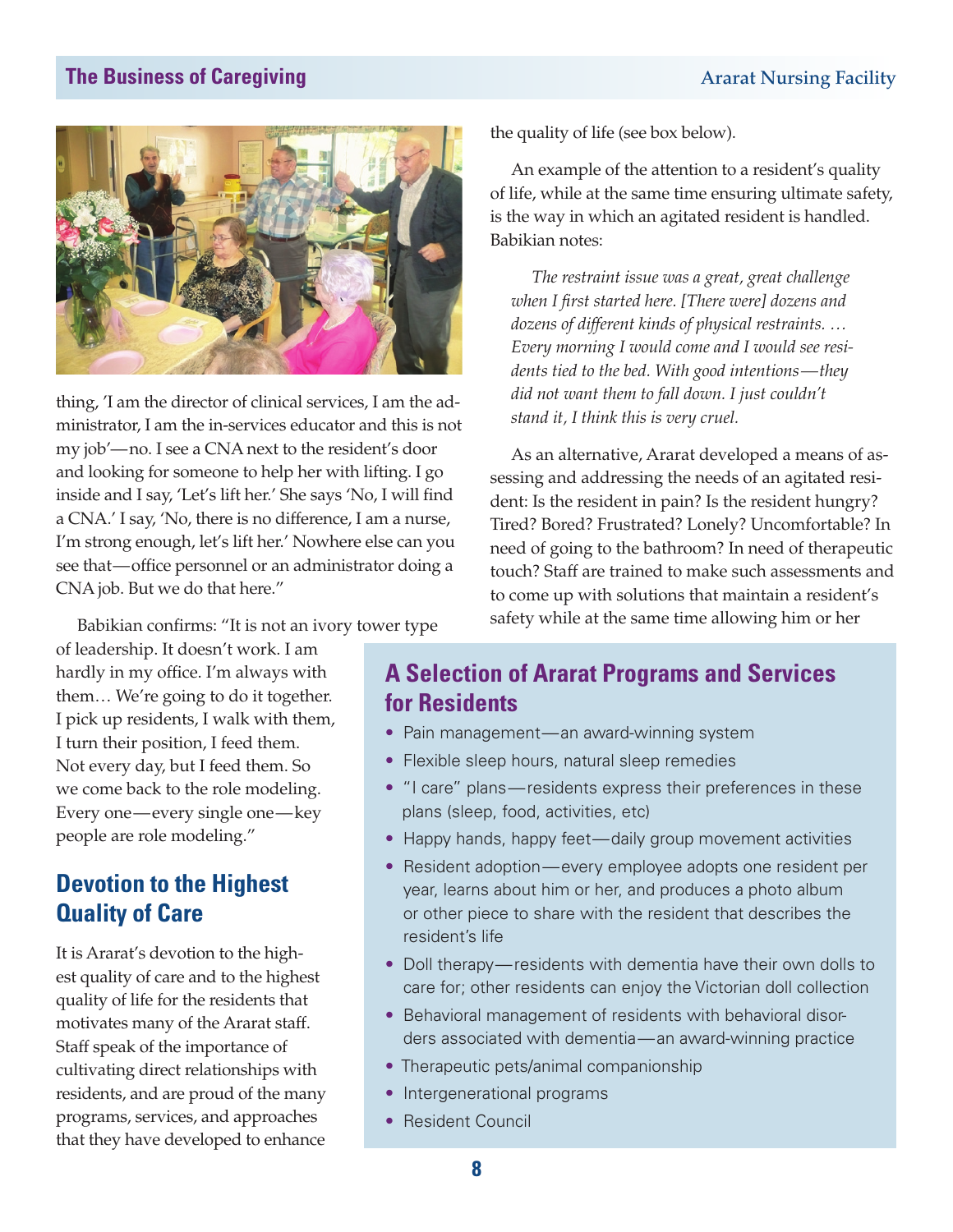freedom of movement. "Never, never ignore the agitated resident" is Ararat's policy.

#### **Other Supports**

Ararat finds many ways to support the well-being and professional development of their staff. Staff are encouraged to find opportunities for down-time and self-care. "It is stressful work, long-term care is tough," says Babikian. "They have to take care of themselves and unless they do, they will not be able to deliver the best possible care. I say please make sure you take care of yourselves. We have special programs we deliver throughout the year,

#### **Magharich**

According to Armenian custom, if something good happens to one's family or self, such as a graduation, a marriage, or the birth of a child, that person treats friends and coworkers to something sweet. This is one way that Ararat leadership and



staff know that there is something exciting to be acknowledged. "I go to the lunch room, I open the door and I see a big cake—I ask the staff, whose magharich is this?" says Yeranian. A memo goes out on bright, colorful paper to all staff expressing congratulations. It's posted in all communication books in all departments. Yeranian communicates the news to Babikian, who then acknowledges the accomplishment at a stand-up staff meeting. This is just another way that staff are constantly acknowledged and honored.

such as sensitivity training, brain fitness, building/ maintaining positive relationships, and stress reduction. It is extremely important. They feel accountable—they [the managers and team leaders] know they have to write something to me about what they have done to take care of themselves [in their monthly status reports]. Just that reminder helps to make it happen."

Yeranian describes how she supports professional development for nursing department staff. Each year during performance evaluations, she helps staff define their goals for the year. Goals might be to read an article and write a small essay. Night shift CNAs may be assigned to work one day with the director of clinical services. The CNA will accompany her during supervisory rounds and in meetings, allowing her to see "the life of the daytime." "It is very, very interesting for them, they get very excited," she says.

Ararat also provides health insurance, retirement plans, vacation and paid time off, as well as flexible schedules. All staff receive training in conflict resolution, as well as training to sensitize them to the experience of elders living in a congregate care

environment. These trainings increase their skills in communication and empathy.

### **Experiencing tangible results**

The cost of investment in the workforce has been minimal, and the pay-off has been great. Despite the economic climate, Ararat enjoys a 99–100 percent occupancy rate, with a waitlist. They have experienced consistently low turnover: currently 3 percent for all staff. For CNAs, the turnover rate ranges from 0 to 4 percent per quarter. Both of these accomplishments lead to cost savings since there are little or no costs associated with marketing of services or recruitment and hiring of staff.

Success breeds success—recently, an unannounced visitor arrived requesting a tour with detailed information about Ararat's philosophy and approaches to care. Touched by what she saw and heard, she graciously thanked Babikian for accommodating her visit. Two hours later, an anonymous donation of \$30,000 arrived at their door.

Ararat has won many awards over the years. One that Babikian valued highly was a California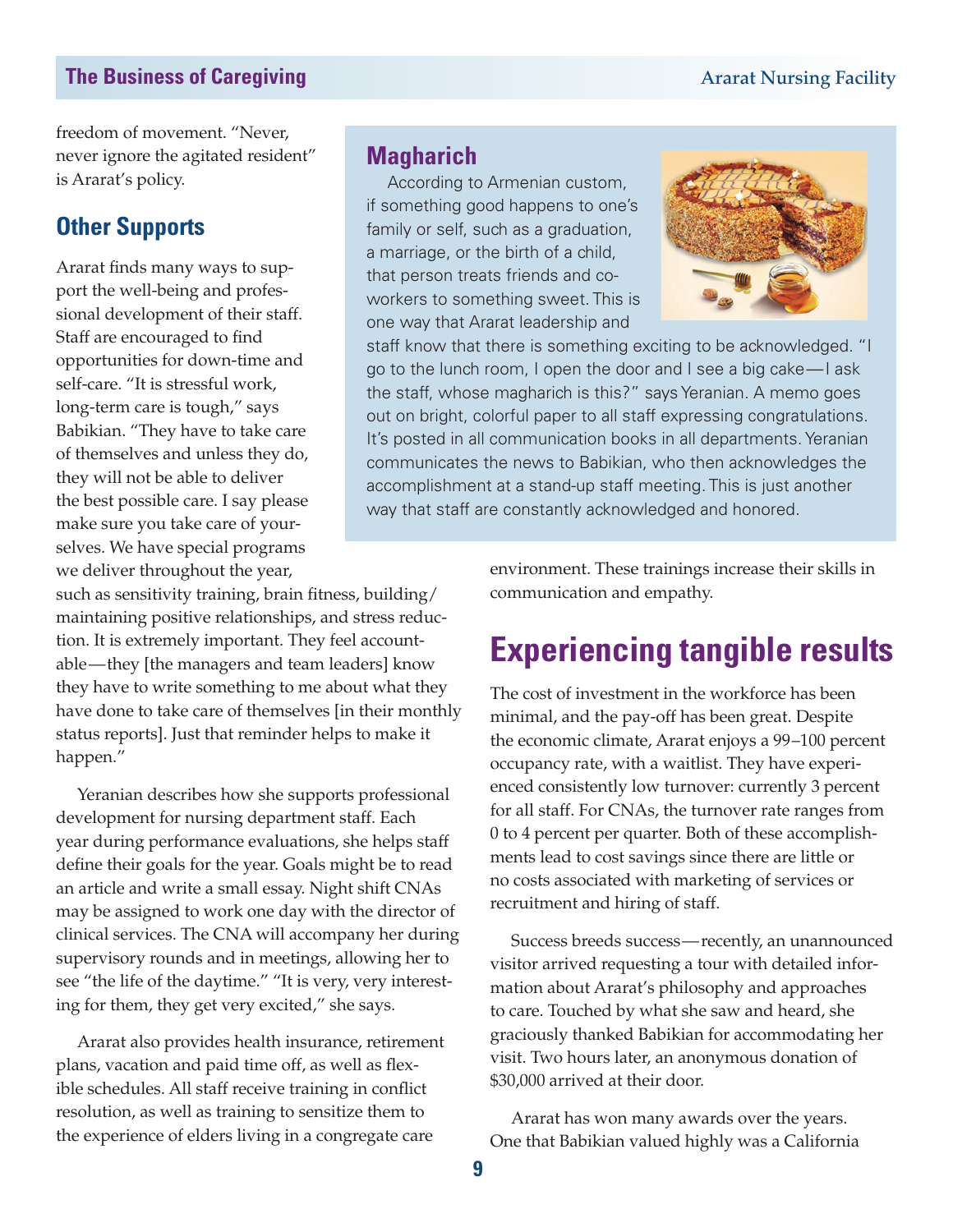*Ararat surveys their staff annually and have seen consistently high satisfaction rates – 95% on average.*

Department of Health Services award for exemplary care of residents. This was a cash award that the Ararat leadership decided to distribute among all staff (excluding the executive director, administrator, and director of clinical services): \$1500 for each fulltime employee and \$700 for each part-time employee.

Ararat surveys their staff annually and had seen consistently high satisfaction rates—95 percent on average. Staff may refer to Ararat as their second home, and their satisfaction is apparent in words such as these from staffing coordinator Shushanik Mouradian:

*Every morning I come with nice feelings. I'm going to do something—my best for everyone. This is like a home. Hi, good morning, smile. It's a pleasure to come here. I have four grandchildren. Sometimes my kids tell me, "Leave your job, take care of babies, we'll pay you more." I say no thank you, I will not leave my job. I'm happy to work. I feel good when I'm doing something good. Helping people. We're working by heart. You can't do it without love, this job.* 

Research shows that management approaches that value the work life of CNAs and add to the quality of life of these caregivers are strong predictors of CNA satisfaction. Staff satisfaction, in turn, is associated with better occupancy rates, better state survey outcomes, and lower turnover, all outcomes that Ararat has consistently accomplished.

CNAs have enjoyed merit salary increases and a career ladder that adds to their income and expands their responsibilities. Of Ararat CNAs, 42 percent have climbed at least one level of the career ladder. Other staff in other departments have also benefitted from a career ladder that promotes staff to team leader of their departmental peers, or trains them to be a CNA.

The quality of care provided at Ararat is perhaps the best indication of the outcomes associated with the approaches described here. Annual family satisfaction surveys show 98–100 percent satisfaction with care and services provided. Ararat is rated five out of five stars in the new qual-

ity rating system developed by CMS. Nursing homes with five stars are considered to have well above average quality. Sources of information in determining the rating are health inspections, staffing, and reported quality measures. Ararat's quality measures outperform the California state average as well as the national average (see table).



And it all goes back to the leadership, whose compassion and understanding runs deep, and who have the vision and the systems to make Ararat a truly high-quality place both to work and reside. A family member describes the recent experience of her mother:

*She's very happy being here. She went to the hospital one month ago and she was very uncomfortable. "I have to go home," she said, and got dressed and was looking around, not for our house but for her home in Ararat. This is home to her. I never want her to go anywhere else.*